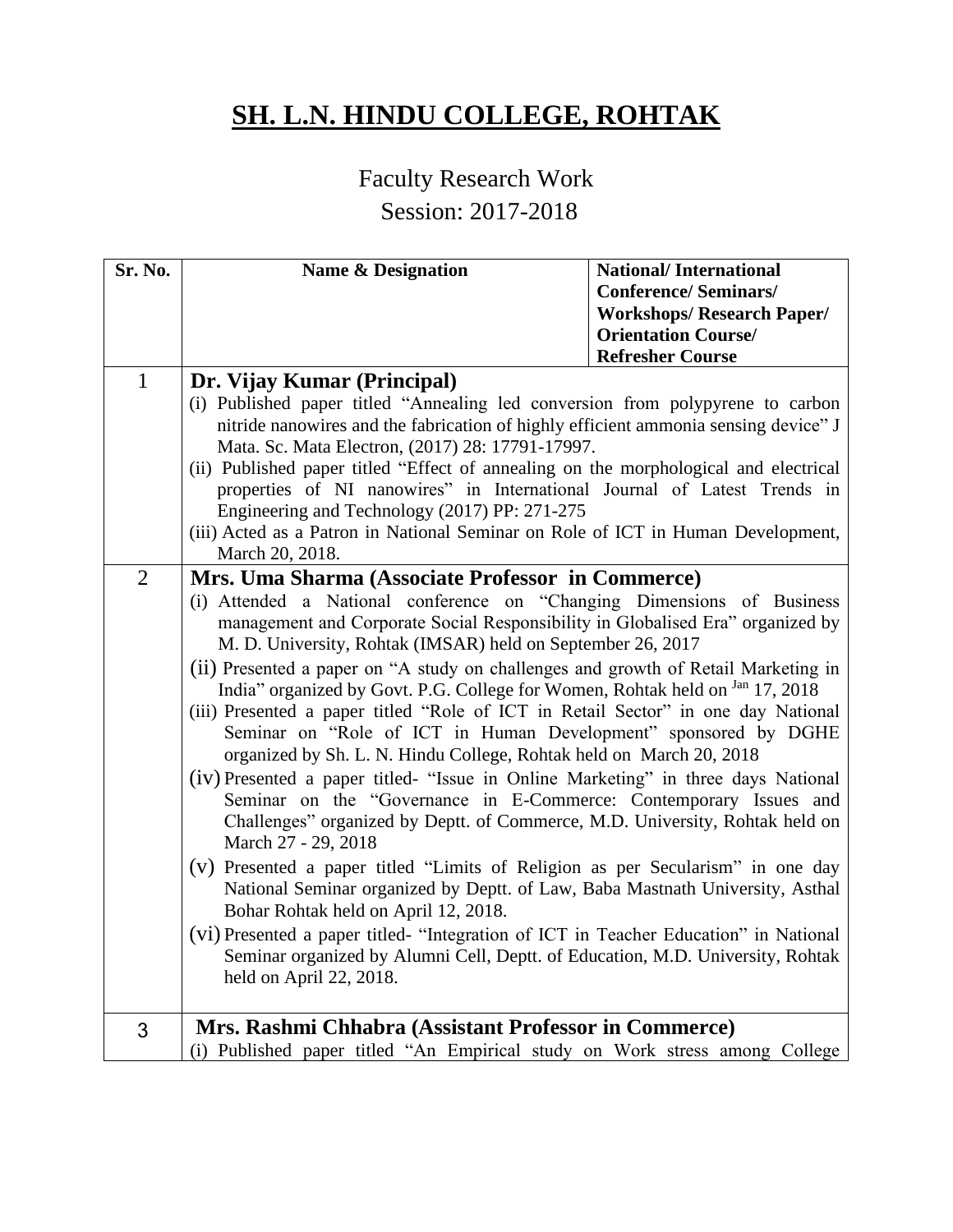|                | Teachers: With reference to Rohtak City" in journal of People & Society of                                                                                         |
|----------------|--------------------------------------------------------------------------------------------------------------------------------------------------------------------|
|                | Haryana. A Biannual Refereed Journal of M.D.University, Rohtak                                                                                                     |
|                | (ii) Published a paper titled "IDIC Model in Pharmaceutical Companies" in journal of                                                                               |
|                | Emerging Technologies and Innovative Research (ISSN : 2349-5162) Vol 5 (6),                                                                                        |
|                | June, 2018                                                                                                                                                         |
|                | (iii) Presented a paper titled "डॉ. मंगल सेंन एक अनुकरणीय व्यक्तित्व" in National                                                                                  |
|                | Conference organized by M.D. University, Rohtak held on April 26, 2017.                                                                                            |
|                | (iv) Presented a paper titled "Customer Interface model in Pharmaceutical                                                                                          |
|                | Companies" in National Conference on "Changing Dimensions of Business                                                                                              |
|                | Management and corporate Social responsibility in Globalised Era held on Sep 26,                                                                                   |
|                | 2017"                                                                                                                                                              |
|                | (v) Presented a paper titled "Globalization and Indian Economy" organized by                                                                                       |
|                | Department of Commerce, Govt. P.G. College for Women, Rohtak held on Jan 17,                                                                                       |
|                | 2018.                                                                                                                                                              |
|                | (vi)Acted as Co-convener in National Seminar on 'Role of ICT in Human                                                                                              |
|                | Development, March 20, 2018.                                                                                                                                       |
| $\overline{4}$ | Dr. Rajesh Gahlawat (Assistant Professor in Commerce)                                                                                                              |
|                | (i)Presented a paper titled "A Conceptual study on Cash to Cash less Economy:                                                                                      |
|                | Transforming India towards Digitization" in National Conference organized by IIS                                                                                   |
|                | University, Jaipur held on Oct., 12-14 2017.                                                                                                                       |
|                | (ii)Presented a paper titled "Women Empowerment- Challenges and Issues" in                                                                                         |
|                | National Seminar organized by G.B. Degree College, Rohtak held on Feb, 16-17                                                                                       |
|                | 2018.                                                                                                                                                              |
|                | (iii)Presented a Paper titled "Challenges and Opportunities in Development of                                                                                      |
|                | Entrepreneurship in India" in National Seminar organized by CRA college, Sonepat                                                                                   |
|                | held on Feb, 23 2018.                                                                                                                                              |
|                | (iv) Presented a paper titled "Impact of 100% FDI in Single Brand in Indian                                                                                        |
|                | organized/Unorganized Retailing" in National Seminar organized by G.B Degree                                                                                       |
|                | College, Rohtak held on March 17, 2018.                                                                                                                            |
|                | (v)Presented a paper titled "Road safety: A step towards the Development of the<br>Nation" in National Seminar organized by Kanya Mahavidyalya, Kharkhoda, Sonepat |
|                | held on March, 22 2018.                                                                                                                                            |
| 5              | <b>Ms. Nupur Makkar (Assistant Professor in Commerce)</b>                                                                                                          |
|                | (i) Presented a paper titled- "Role of ICT in Internet Marketing" in one day National                                                                              |
|                | Conference on the "Role of ICT in Human Development" sponsored by                                                                                                  |
|                | Directorate of Higher Education Haryana, Panchkula organized by Sh. L.N. Hindu                                                                                     |
|                | College, Rohtak held on March 20, 2018.                                                                                                                            |
|                | (ii) Presented a paper titled- "Digital Marketing in India" in three days National                                                                                 |
|                | Seminar on the "Governance in E-Commerce: Contemporary Issues and                                                                                                  |
|                | Challenges" sponsored by Indian Council of Social Science Research (ICSSR)                                                                                         |
|                | organized by Deptt. of Commerce, M.D. University, Rohtak held on March, 27 -                                                                                       |
|                | 29 2018.                                                                                                                                                           |
| 6              | Mrs. Harsh (Assistant professor in Commerce)                                                                                                                       |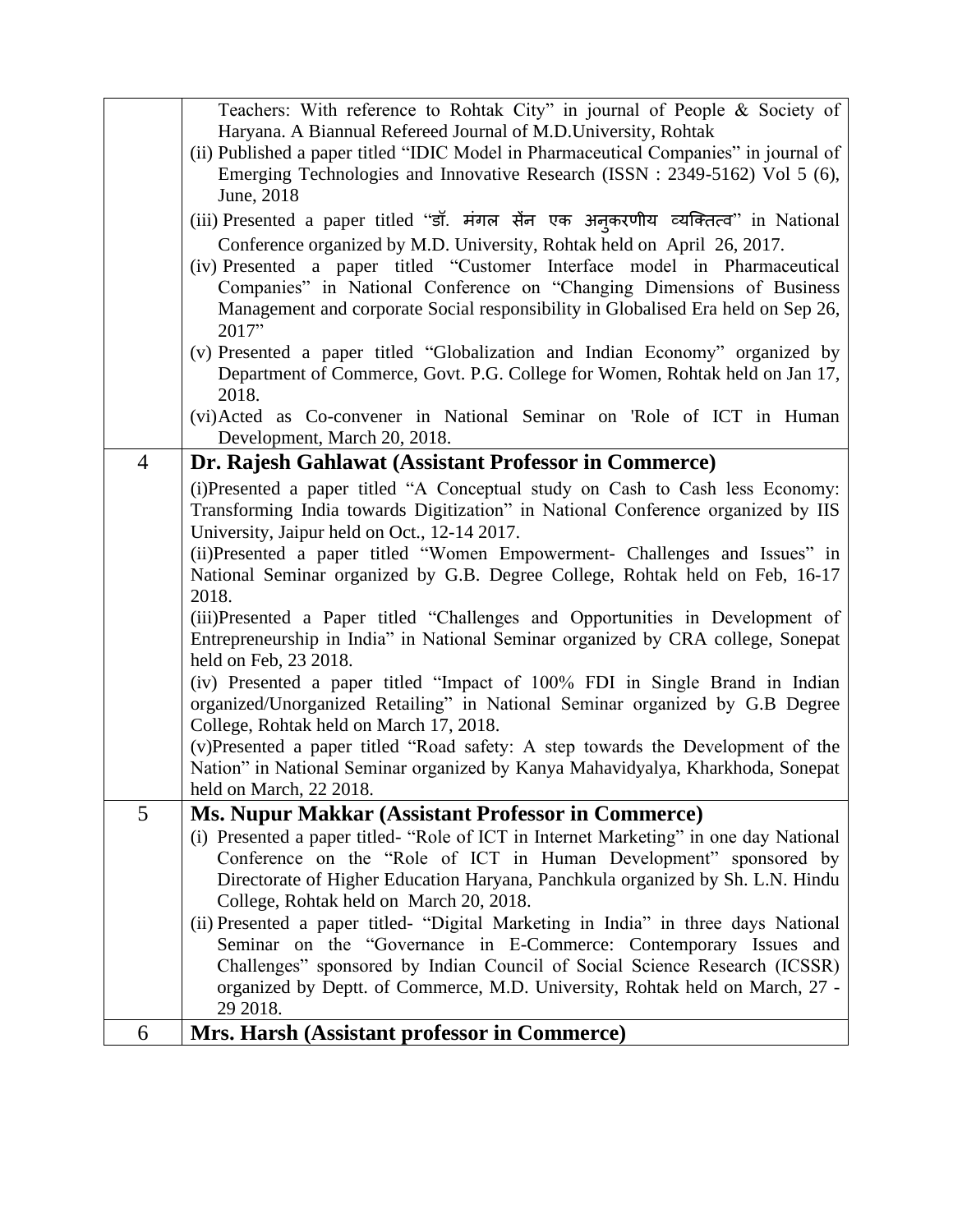|                | (i) Published paper titled "Awareness of Consumers regarding various modes of<br>Cashless Transactions" in International research journal UGC Approved -Deepak:<br>An Inter-Disciplinary Research Journal, vol.3, No.3, July-Sep., 2017, ISSN 2394-<br>6563.                                                                                                                                                                                                                                                                                                                                                                    |
|----------------|---------------------------------------------------------------------------------------------------------------------------------------------------------------------------------------------------------------------------------------------------------------------------------------------------------------------------------------------------------------------------------------------------------------------------------------------------------------------------------------------------------------------------------------------------------------------------------------------------------------------------------|
|                | (ii) Presented a paper titled- "Impact of Demonetization on Indian Economy" in one<br>day National Conference on the "Changing Dimensions of business Management<br>and Corporate Social responsibility in Globalised Era" sponsored by UGC<br>organized by Institute of Management Studies and Research, M.D. University,<br>Rohtak held on September, 26, 2017                                                                                                                                                                                                                                                                |
|                | (iii) Presented a paper titled- "Role of ICT in Business & Trade" in one day National<br>Conference on the "Role of ICT in Human Development" sponsored by<br>Directorate of Higher Education Haryana, Panchkula organized by Sh. L.N. Hindu<br>College, Rohtak held on March, 20, 2018.                                                                                                                                                                                                                                                                                                                                        |
|                | (iv) Presented a paper titled- "Digital Marketing in India" in three days National<br>Seminar on the "Governance in E-Commerce: Contemporary Issues and<br>Challenges" sponsored by Indian Council of Social Science Research (ICSSR)<br>organized by Deptt. of Commerce, M.D. University, Rohtak held on March, 27-29<br>2018.                                                                                                                                                                                                                                                                                                 |
| $\overline{7}$ | Dr. (Mrs.) Neetu Aneja (Assistant professor in Commerce)<br>(i) Presented a paper titled- "Role of ICT in Internet Marketing" in one day National<br>Conference on the "Role of ICT in Human Development" sponsored by<br>Directorate of Higher Education Haryana, Panchkula organized by Sh. L.N. Hindu<br>College, Rohtak held on March, 20 2018.                                                                                                                                                                                                                                                                             |
| 8              | Mrs. Seema Gosain, (Assistant professor in Commerce)<br>(i) Presented a paper titled "Digitalization in Human Resource Management" in<br>National Seminar on Make in India sponsored by Director General Higher<br>Education Haryana organized by Deptt. of Political Science, Gaur Brahman<br>Degree College, Rohtak held on March 17, 2018<br>(ii) Presented a paper titled- "Role of ICT in Education" in one day National<br>Conference on the "Role of ICT in Human Development" sponsored by<br>Directorate of Higher Education Haryana, Panchkula organized by Sh. L.N. Hindu<br>College, Rohtak held on March, 20 2018. |
| 9              | Ms. Preeti Dhingra (Assistant professor in Commerce)<br>(i) Presented a paper titled- "Role of ICT in Business and Trade" in one day National<br>Conference on the "Role of ICT in Human Development" sponsored by Directorate of<br>Higher Education Haryana, Panchkula organized by Sh. L.N. Hindu College, Rohtak<br>held on March, 20, 2018.                                                                                                                                                                                                                                                                                |
| 10             | Mrs. Nidhi (Assistant professor in Commerce)<br>Presented a paper titled- "Role of ICT in Organization" in one day National<br>(i)<br>Conference on the "Role of ICT in Human Development" sponsored by Directorate of<br>Higher Education Haryana, Panchkula organized by Sh. L.N. Hindu College, Rohtak<br>held on March, 20, 2018.                                                                                                                                                                                                                                                                                           |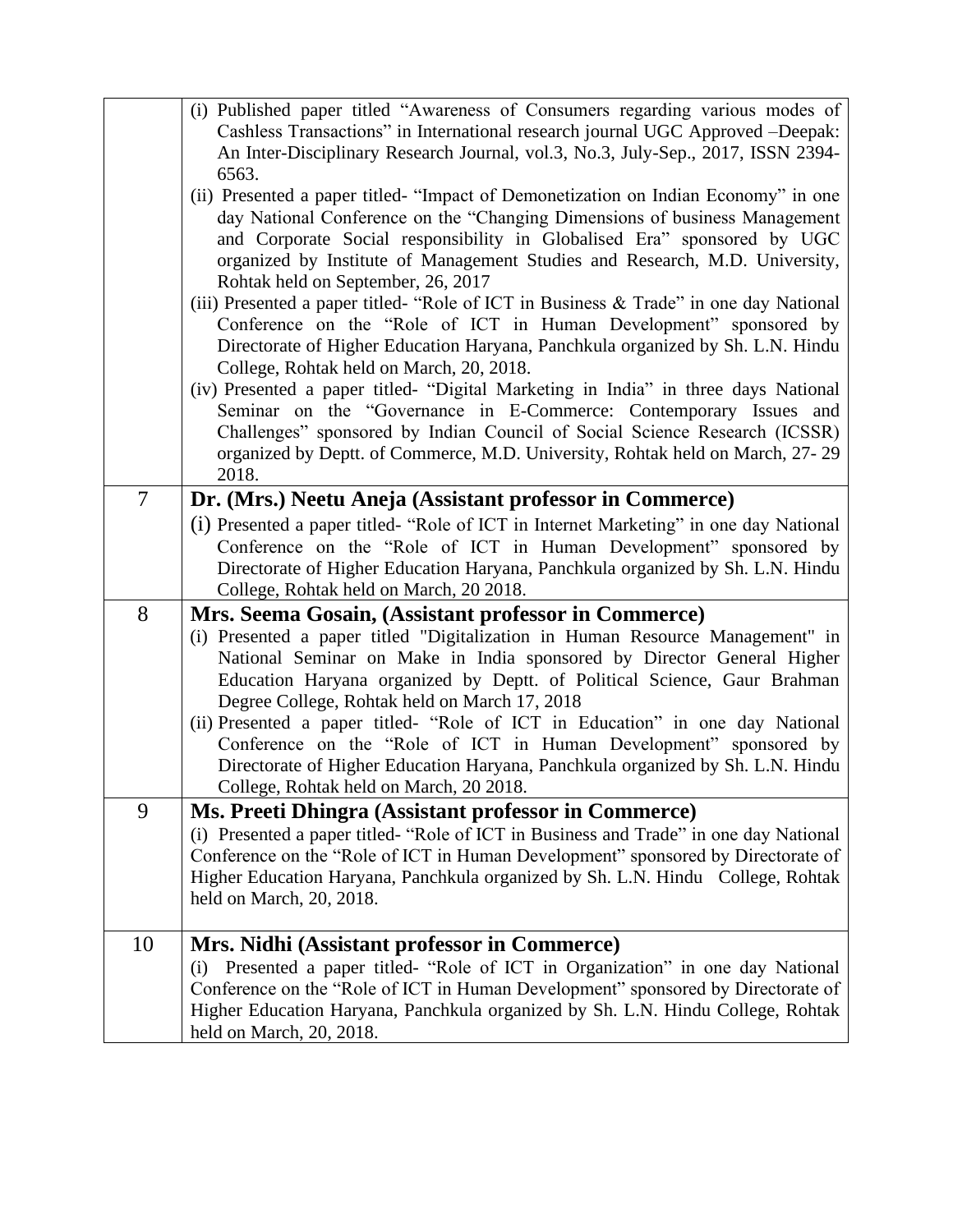| 11 | Dr. Shikha Phogat (Assistant Professor in English)                                                                                                                                                                                                                                                                                                                                                                                                                                                                                                                                                                                                                                                                                                                                                                                                                                                                                                                                                                                   |
|----|--------------------------------------------------------------------------------------------------------------------------------------------------------------------------------------------------------------------------------------------------------------------------------------------------------------------------------------------------------------------------------------------------------------------------------------------------------------------------------------------------------------------------------------------------------------------------------------------------------------------------------------------------------------------------------------------------------------------------------------------------------------------------------------------------------------------------------------------------------------------------------------------------------------------------------------------------------------------------------------------------------------------------------------|
|    | (i) Presented a paper titled – "A Postmodern Reading of Ramanujan's Family Poems"<br>in two days International Seminar on "THE SHAKESPEARE ASSOCIATION :<br>Literature and Literary Theory" sponsored by UGC organized by Department of<br>Jagadhri<br>Hindu<br>Girls<br>College,<br>held<br>on<br>November<br>English,<br>$8-9$<br>2017.<br>(ii) Presented a paper titled "Women in Ramanujan's Poetry" in National Seminar on<br>"Reflections and Manifestations of Women in Literature : An Overview" at Gaur<br>Brahman College, Rohtak. held on February 16-17, 2018.<br>(iii) Presented a paper titled "Role of ICT in Human Development" in National<br>Seminar on "Role of ICT in Human Development" sponsored by DGHE organized<br>by Sh.L. N. Hindu College, Rohtak held on March 20, 2018.                                                                                                                                                                                                                                |
| 12 | Dr. Sumit Kumari Dahiya (Assistant Professor in English)                                                                                                                                                                                                                                                                                                                                                                                                                                                                                                                                                                                                                                                                                                                                                                                                                                                                                                                                                                             |
|    | Published paper titled "NORA HELMER: A Sufferer and the Gender based<br>(i)<br>Marginality in Henrik Ibsen's Play 'A Doll's House'." in Deepak: An international<br>Research Journal, Volume 3, No. 3, July-September, 2017.<br>(ii) Published paper titled "Feminism in English Literature" in Amar: An Inter-<br>Disciplinary Research Journal, Volume 3, issue 3, July-September, 2017.<br>(iii) Published paper titled "Voice of a Mother's Protest in Mahasweta Devi's 'Mother<br>of 1084'." in Universal Research Reports, Volume 4, Issue 4, July-September,<br>2017.<br>(iv) Published paper titled "Translation in literature: A Bridge between Different<br>Cultures and Languages" in Universal Research Reports , Volume 4, Issue 6, July-<br>September, 2017.<br>Presented a Paper titled "Ulysses is the Psychological saga of Ancient Epic: An<br>(v)<br>analysis based on the evaluation of modern criticism" in the International Seminar<br>organized by Hindu Girls College, Jagadhri held on November 8-9, 2017. |
| 13 | Ms. Harshita Chhikara (Assistant Professor in English)<br>(i) Published paper "The Concept of Time and Space in The Shadow Lines by Amitar<br>Ghosh" in International Journal of Research, Volume 4, Issue 10, September,<br>2017.<br>(ii) Presented paper titled "The Culture and Language as the Growth Pillars between<br>India and China" organized by Chaudhary Ranbir Singh University, Jind held on<br>October 6, 2017.<br>(iii) Presented paper titled "Role of ICT in English Language Teaching (ELT) and<br>Learning" organized by CR College of Education, Rohtak held on November 18-<br>19, 2017.<br>(iv) Presented a paper Titled "The significance of Spices in Socio-cultural Perspective<br>and the Psychological life of the Protagonist in the Novel –The Mistress of Spices                                                                                                                                                                                                                                      |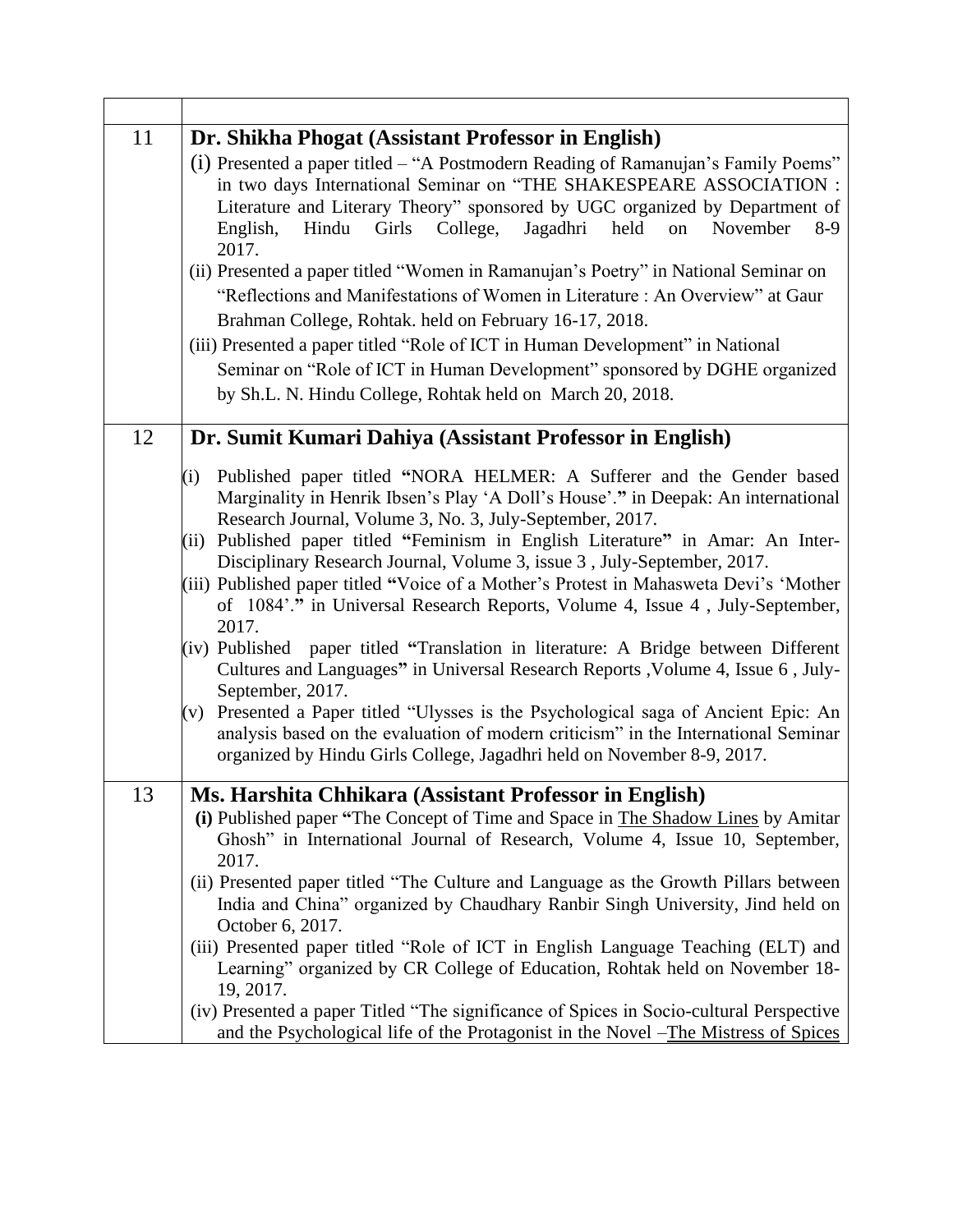|    | by Chitra Banerjee Divakaruni" organized by Institute of Hotel and Tourism                                                                                 |
|----|------------------------------------------------------------------------------------------------------------------------------------------------------------|
|    | Management, M.D.U, Rohtak held on December 11, 2017.                                                                                                       |
|    | (v) Presented a paper Titled "Interogative and Expanding Feminist Questions on<br>Sexuality: A critical study of Namita Gokhale's Paro: Dreams of Passion" |
|    | organized by Gaur Brahman College, Rohtak held on February 16-17, 2018.                                                                                    |
|    | (vi) Presented a paper titled "From Tradition to Modernity: A critical study of the                                                                        |
|    | Portrayal of Iilottama and Deokin Namita Gokhale's Things to leave behind"                                                                                 |
|    | organized by Vaish Arya kanya Mahavidyalya, Bahadurgarh held on March 10,                                                                                  |
|    | 2018.                                                                                                                                                      |
|    | (vii)Presented a paper titled "Law and Customary Practices in Literary Representation:                                                                     |
|    | A critical study of Mock Trial in Silence! The Court is in Session by Vijay                                                                                |
|    | Tendulkar" organized by Department of English and Foreign languages,                                                                                       |
|    | M.D.University, Rohtak held on April 16, 2018.                                                                                                             |
| 14 | Mr. Naveen (Assistant Professor in English)                                                                                                                |
|    | (i) Published paper titled "Struggle for Sexual Identity in Shyam Selvadurai's Funny                                                                       |
|    | Boy" in Research maGma- An International multidisciplinary Journal, Volume1,                                                                               |
|    | Issue-8, Oct., 2017.                                                                                                                                       |
|    | (ii) Published paper titled "Queen theme in Ancient Hindu Scriptures: A study of                                                                           |
|    | Selected Stories from Shikhandi and other tales they don't tell you " in Research                                                                          |
|    | Directions Volume 5, Issue 5, November, 2017.                                                                                                              |
|    | (iii) Published paper titled "A Woman's Struggle against Patriarchy: A study of                                                                            |
|    | Mahashweta Devi's Mother of 1084 " in Review of Research Journal, Volume7,                                                                                 |
|    | Issue 2, November, 2017.                                                                                                                                   |
|    | (iv) Published paper titled " Plight of the untouchables as presented by Mulk Raj                                                                          |
|    | Anand in Untouchable" in International Journal of Academic Research and                                                                                    |
|    | Development, Volume 2, Issue 6, Nov.-Dec.2017.                                                                                                             |
| 15 | <b>Ms. Raunak Rathee (Assistant Professor in English)</b>                                                                                                  |
|    | (i) Published paper titled "Conserving the Cultural Legacy in selected stories from                                                                        |
|    | Temsula Ao's These Hills called Home: Stories from a Warzone" in International                                                                             |
|    | Journal of English Language, Literature in Humanities Volume V, Issue VII, July,                                                                           |
|    | 2017.                                                                                                                                                      |
|    | (ii) Presented a paper titled " Need of Different skills Development in teacher                                                                            |
|    | education" in National Seminar organized by Department of Education,                                                                                       |
|    | M.D.University, Rohtak held on July 7, 2017.                                                                                                               |
|    | (iii) Presented a paper titled "Violence against Women in Steig larson's The Girl with                                                                     |
|    | the Dragon Tatoo" in the National Seminar organized by Gaur Brahmin Degree                                                                                 |
|    | college, Rohtak held on February 16-17,2018.                                                                                                               |
|    | (iv) Presented a paper titled "The Apotheosis of Kannagi in Ilango Adigal's                                                                                |
|    | Silappatikaran " in the International Conference organized by Vaish Kanya                                                                                  |
|    | Mahavidyalya, BahadurGarh, Haryana held on March 10, 2018.                                                                                                 |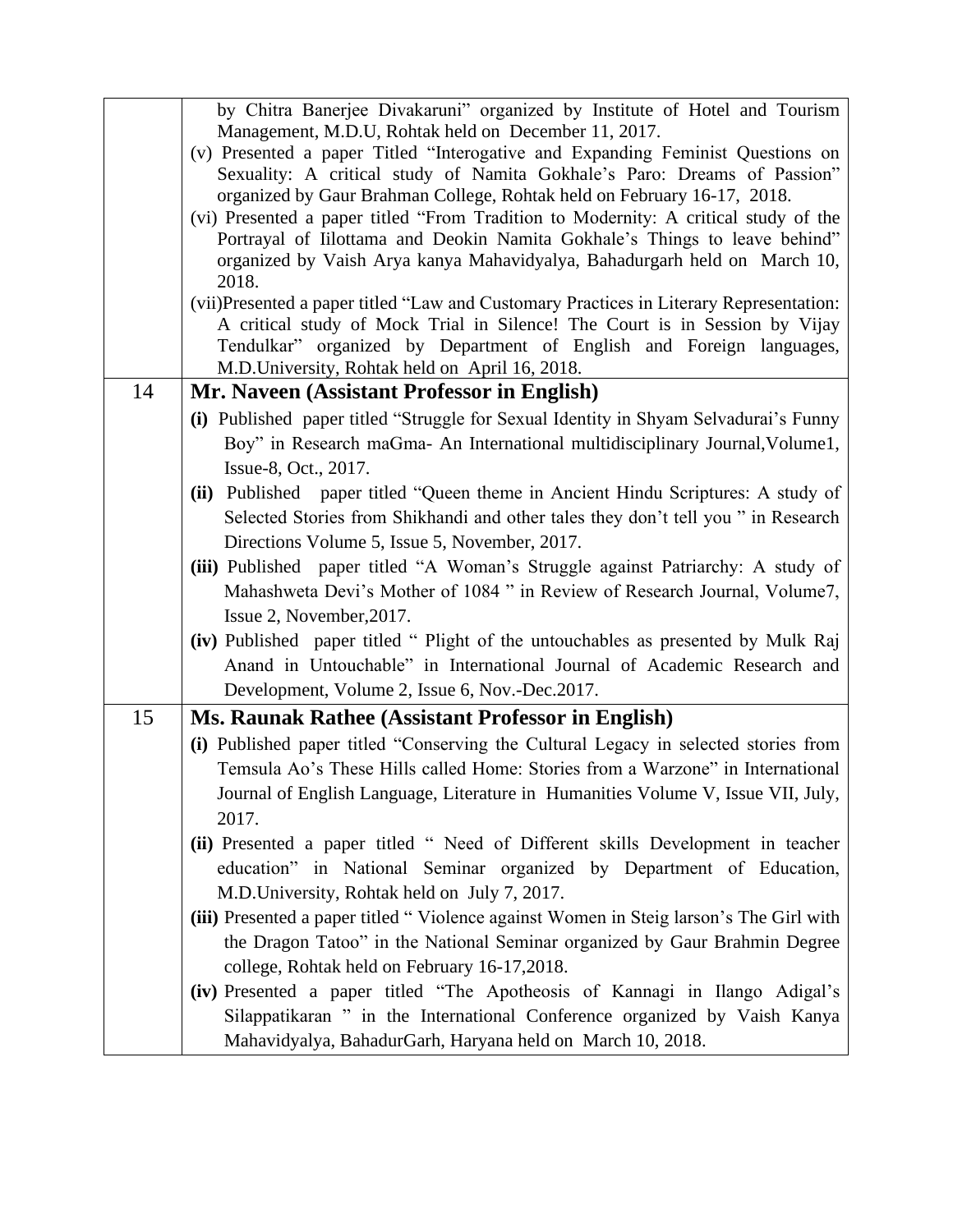|    | (v) Presented a Paper titled "Victim Turned Avenger: Lisbeth Salander in The Girl                                                                          |
|----|------------------------------------------------------------------------------------------------------------------------------------------------------------|
|    | with the Dragon Tatoo" in the National Seminar organized by Department of                                                                                  |
|    | English and Foreign Languages, M.D.U, Rohtak held on April 16, 2018.                                                                                       |
|    |                                                                                                                                                            |
| 16 | Ms. Savi (Assistant professor in English)                                                                                                                  |
|    | (i) Presented a paper titled- "Women in Diaspora" in two days National Seminar on<br>"Reflections and Manifestations of Women in Literature : An Overview" |
|    | sponsored by Directorate of Higher Education Haryana, Panchkula organized by                                                                               |
|    | Gaur Brahman College, Rohtak held on Feb, 16 - 17 2018.                                                                                                    |
| 17 | Dr. Meenakshi Gugnani (Assistant Professor in Mathematics)                                                                                                 |
|    | Presented a paper titled "Set Valued Quadratic Alpha Functional Equations "in<br>(i)                                                                       |
|    | International Conference on "Recent advances in Mathematics (ICRAM-2018)                                                                                   |
|    | organized by Department of Mathematics Aggarwal College Ballabgarh,<br>Faridabad" held on Feb, 17-18 2018.                                                 |
|    | (ii) Presented a paper titled "Role of ICT in India" in one day National Seminar on                                                                        |
|    | "Role of ICT in Human Development" sponsored by DGHE organized by Sh. L.                                                                                   |
|    | N. Hindu College, Rohtak held on March 20, 2018.                                                                                                           |
|    | (iii) Acted as convener in National Seminar on 'Role of ICT on Human Development',                                                                         |
|    | March 20, 2018.                                                                                                                                            |
|    | (iv) Attended workshop on Women Safety and Gender Sensitization at Workplace                                                                               |
|    | organized by M.D.U., Rohtak held on March 22, 2018.                                                                                                        |
|    |                                                                                                                                                            |
| 18 | Dr. Sunny Kapoor (Assistant Professor in Mathematics)                                                                                                      |
|    | (i) Published paper titled "Comparative Cost Benefit analysis of two Reliability                                                                           |
|    | models for one Unit Base Transceiver System considering Hardware based Software                                                                            |
|    | faults" in International Journal of statistics and applied Mathematics, Volume 3, Issue                                                                    |
|    | 1, Part-D, 2018.                                                                                                                                           |
|    | (ii) Published paper titled "Performance Evaluation of Stochastic Model on Automatic                                                                       |
|    | Teller Machines considering Major /Minor Faults" in International Journal of statistics                                                                    |
|    | and applied Mathematics, Volume 3, Issue 1, Part-E, 2018.                                                                                                  |
| 19 | Mrs. Preeti Sethi (Assistant Professor in Mathematics)                                                                                                     |
|    | (i) Presented a paper titled "Environment and Global Warming" in National Seminar                                                                          |
|    | on "Make in India" sponsored by Director General Higher Education Haryana                                                                                  |
|    | organized by Deptt. of Political Science, Gaur Brahman Degree College, Rohtak                                                                              |
|    | held on March 17, 2018.                                                                                                                                    |
|    | (ii) Presented a paper titled "Role of ICT in Teaching and Learning Mathematics" in                                                                        |
|    | National Seminar on "Role of ICT in Human Development" sponsored by DGHE                                                                                   |
|    | organized by Sh.L. N. Hindu College, Rohtak held on March 20, 2018.                                                                                        |
| 20 |                                                                                                                                                            |
|    | Ms. Sonam Uppal (Assistant professor in Mathematics)<br>(i) Presented a paper titled "Role of ICT in Teaching & Learning Mathematics " in                  |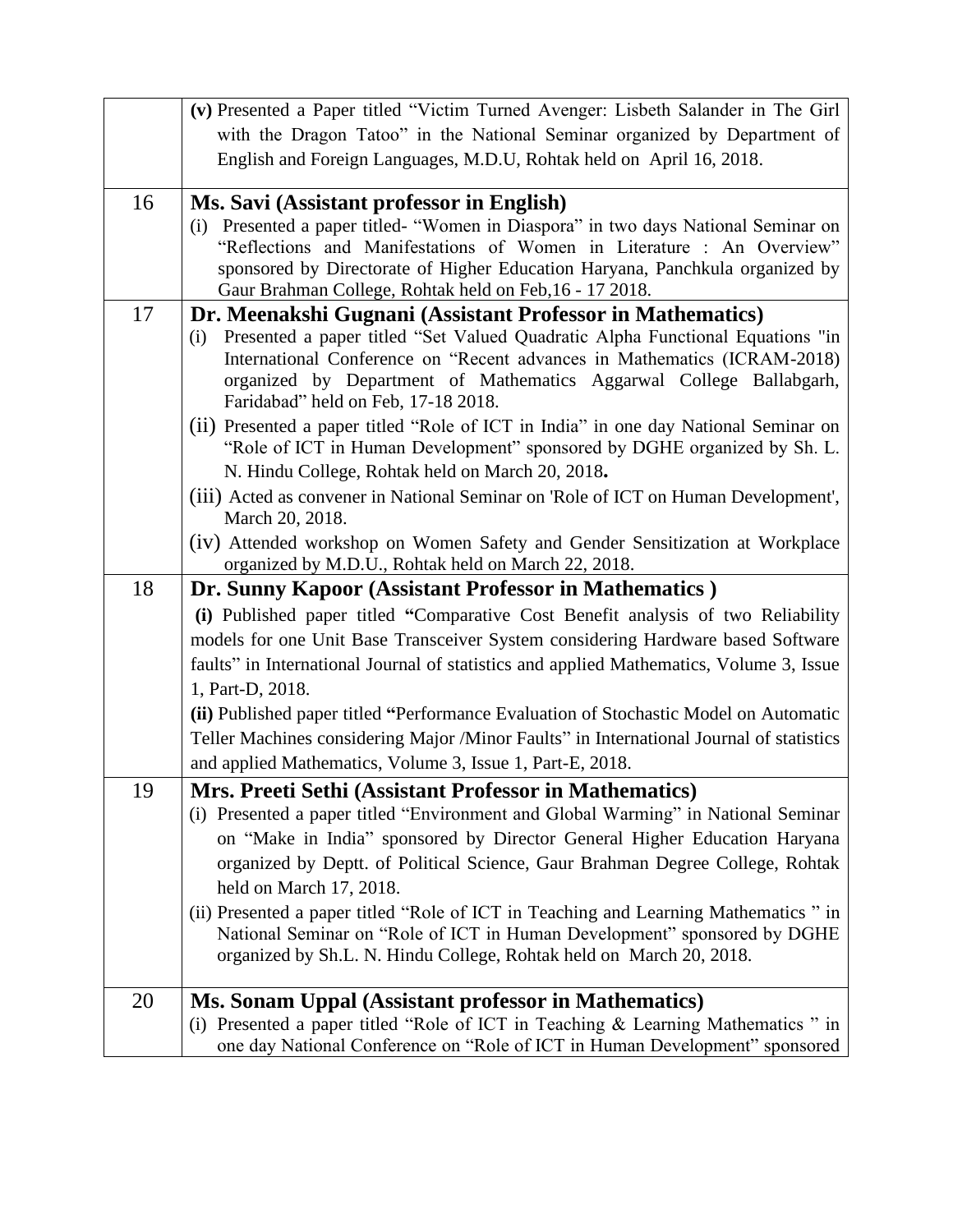|    | by DGHE organized by Sh.L. N. Hindu College, Rohtak on March 20, 2018.                                                                                      |
|----|-------------------------------------------------------------------------------------------------------------------------------------------------------------|
| 21 | Ms. Manju Aneja (Assistant professor in Mathematics)<br>(i) Presented a paper titled "Role of ICT in Teaching & Learning Mathematics " in                   |
|    | one day National Conference on "Role of ICT in Human Development" sponsored<br>by DGHE organized by Sh. L. N. Hindu College, Rohtak held on March 20, 2018. |
| 22 | Dr. Anju Deshwal (Assistant Professor in Hindi)                                                                                                             |
|    | (i) Presented a paper titled "रामकाव्य में नारी विमर्श" in one day International Seminar on                                                                 |
|    | "मूल्य मीमांसा" organized by महर्षि वाल्मीकि शोध-पीठ, M.D. University, Rohtak,                                                                              |
|    | held on September 18, 2017.                                                                                                                                 |
|    | (ii) Presented a paper titled "प्रान्तीय भाषाएँ और हिन्दी" in two days International Seminar                                                                |
|    | on "विश्व में बढ़ते हिंदी के चरण" organized by, केन्द्रीय हिंदी संस्थान, आगरा एवं उपाधि                                                                     |
|    | महाविदयालय, पीलीभीत held on November, $4 & 52017$ .                                                                                                         |
|    | (iii)Presented a paper titled"संत साहित्य की प्रासंगिकता" in one day National Seminar on                                                                    |
|    | ''कबीर का वैचारिक दर्शन और उपभोक्ता संस्कृति'' sponsored by संत साहित्य शोध-पीठ व                                                                           |
|    | हिन्दी विभाग, M.D. University, Rohtak, held on March 10, 2018.                                                                                              |
|    | (iv)Presented a paper titled"रामकाव्य में नारी चिन्तन" in one day National Seminar on                                                                       |
|    | "संस्कृत साहित्य रामकथा" sponsored by संत साहित्य शोध-पीठ व हिन्दी विभाग, M.D.                                                                              |
|    | University, Rohtak, held on March 28, 2018.                                                                                                                 |
|    | (v) Presented a paper titled "पारिवारिक उत्कर्ष का परम आदर्श स्वर : रामकाव्य नारी के सन्दर्भ में"                                                           |
|    | in one day International Seminar on "रामकाव्य द्वारा शिक्षा, संस्कृति, भारतीयता और                                                                          |
|    | विज्ञानं का वैश्विक प्रसार: वाल्मीकि रामायण के सन्दर्भ में" sponsored by वाल्मीकि                                                                           |
|    | शोध-पीठ व शिक्षा भाग, M.D. University, Rohtak, held on March 29, 2018.                                                                                      |
| 23 | Dr. Rekha (Assistant professor in Hindi)                                                                                                                    |
|    | (i) Published paper: - "दर्शन: अवधारणा उपादेयता एवं भारतीय दर्शन परम्परा" in                                                                                |
|    | International Refreed Journal UGC Approved list no. 45412 ISSN No. 2394-<br>6563 Vol.3 No. 3, July-Sep, 2017.                                               |
|    | (ii) Published paper: - "वाल्मीकि रामायण में नारी विमर्श" in International Refreed                                                                          |
|    | Journal UGC Approved list no. 45395 ISSN No. 2348-1323 Vol.3, Issue-3, July-<br>Sep, 2017.                                                                  |
|    | (iii) Presented a paper titled- "भारत के वैश्विक प्रसार के विविध आयाम" in one day                                                                           |
|    | International Seminar on "भारत के वैश्विक प्रसार के विविध आयाम" sponsored by                                                                                |
|    | National Integration and Welfare Society, Kurukshetra organized by Hindu Girls<br>College, Sonepat held on Sep, 9, 2017.                                    |
|    | (iv) Presented a paper titled- "स्त्री संघर्ष का इतिहास" inin National Seminar on "भारतीय                                                                   |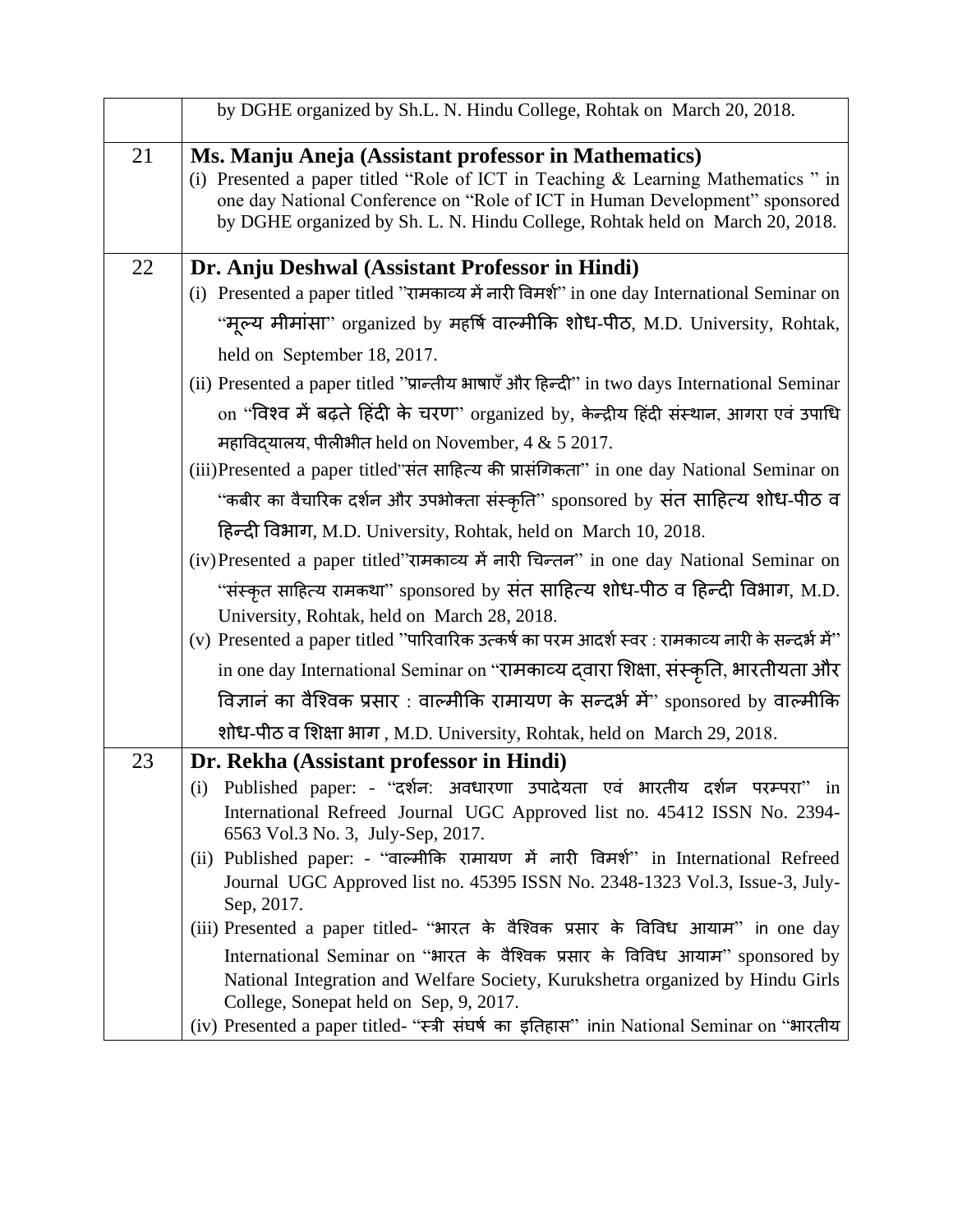|    | दलित साहित्य और स्त्री-चेतना" sponsored by विश्विद्यालय अनुदान आयोग, organized                                                                           |
|----|----------------------------------------------------------------------------------------------------------------------------------------------------------|
|    | by Deptt. of Hindi Zakir Hussain College, Delhi held on Oct, 11 - 12 2017.                                                                               |
|    | (v) Presented a paper titled- "सूचना प्रोधोगिनी एवं हिंदी का बढ़ता वर्चस्व" in two days                                                                  |
|    | National Seminar on "ICT in Teaching & Learning : Breaking Down The Barriers<br>To Education " sponsored by DGHE organized by C.R. College of Education, |
|    | Rohtak held on Nov, 18 - 19, 2017.                                                                                                                       |
|    | (vi) Presented a paper titled "दर्शन : उपादेयता एवं भारतीय दर्शन परम्परा" in one day                                                                     |
|    | International Seminar sponsored by Arnav Kalash Association organized by Baba                                                                            |
|    | Mastnath University, Rohtak held on Nov 19, 2017.                                                                                                        |
| 24 | Mrs. Anil Kumari (Assistant Professor in Sanskrit)                                                                                                       |
|    | (i) Presented a paper titled पांतजल योग की विभिन्न रूपों में उपादेयता iin national                                                                       |
|    | Seminar on "वर्तमान काल में योग एवं आयुर्वेद की उपयोगिता" sponsored by DGHE                                                                              |
|    | Haryana organized by Deptt. of Sanskrit, Sat Jinda Kalyana, Rohtak held on March<br>20, 2018.                                                            |
|    | (ii) Presented a paper titled "रामायण: - राम का यात्रा पथ" iin national Seminar on                                                                       |
|    | "संस्कृत साहित्ये रामकथा" UGC organized by Deptt. of Sanskrit, M.D. University,                                                                          |
|    | Rohtak held on March 28, 2018.                                                                                                                           |
|    | Presented a paper titled "वाल्मीकि रामायण का आध्यात्मिक चिन्तन" iin<br>(iii)                                                                             |
|    | International Seminar on "रामकाव्य द्वारा शिक्षा, संस्कृति, भारतीयता और विज्ञानं का                                                                      |
|    | वैश्विक प्रसार: वाल्मीकि रामायण के सन्दर्भ में" sponsored by महर्षि वाल्मीकि पीठ                                                                         |
|    | organized by Deptt. of Sanskrit, M.D. University, Rohtak held on March 29, 2018.                                                                         |
| 25 | Mrs. Bandana Ranga (Assistant Professor in Economics)                                                                                                    |
|    | (i) Presented a paper titled "Paradigm shift in Financial Inclusion: Pradhan Mantri                                                                      |
|    | Jan-Dhan Yojna " in National Seminar on "Changing Scenario of Indian Economy                                                                             |
|    | in 21 <sup>st</sup> Century" sponsored by DGHE organized by Govt. P.G. College for<br>Women, Rohtak held on January 17, 2018.                            |
|    | (ii) Presented a paper titled "Role of ICT in India" in National Seminar on "Role of                                                                     |
|    | ICT in Human Development" sponsored by DGHE organized by Sh. L. N. Hindu                                                                                 |
|    | College, Rohtak held on March 20, 2018.                                                                                                                  |
|    |                                                                                                                                                          |
| 26 | Mrs. Chandna Jain (Assistant Professor in Economics)                                                                                                     |
|    | (i) Presented a paper titled "Contribution of MSMEs in Employment: An Analysis of                                                                        |
|    | State of Haryana" in National Conference organized by Department of Business                                                                             |
|    | Administration, National Institute of Technology, Haryana held on March 9-10,                                                                            |
|    | 2018.                                                                                                                                                    |
|    | (ii) Presented a paper titled " E- Banking: The Indian Scenario" in National Seminar                                                                     |
|    | organized by Department of Economics, M.D.U. Rohtak held on March 27-29,<br>2018.                                                                        |
|    | (iii) Presented a paper titled "समाज उत्थान में रामकाव्य की भूमिका " iin International                                                                   |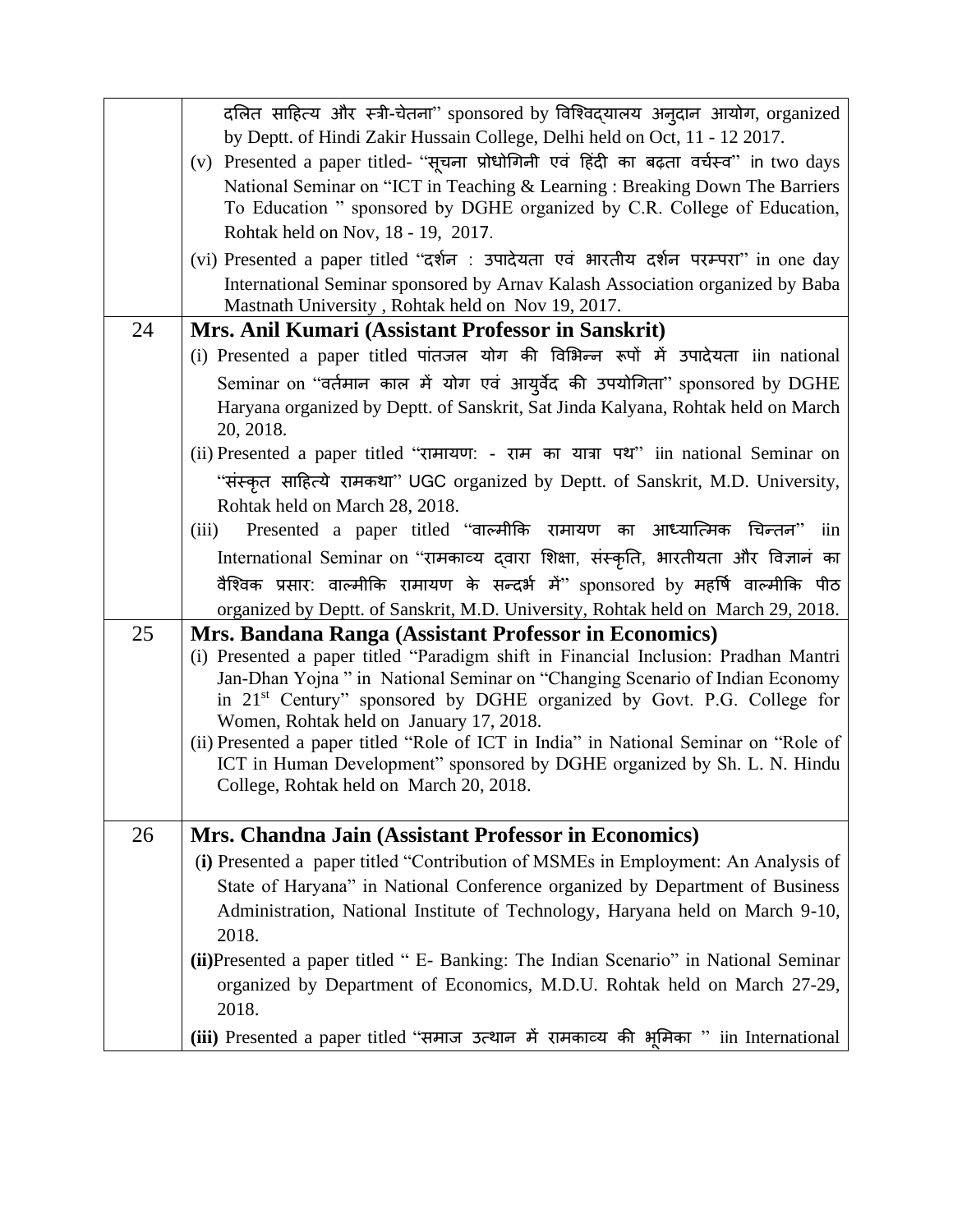|    | Seminar on ''रामकाव्य दवारा शिक्षा, संस्कृति, भारतीयता और विज्ञानं का वैश्विक प्रसार :                                                                          |
|----|-----------------------------------------------------------------------------------------------------------------------------------------------------------------|
|    | वाल्मीकि रामायण के सन्दर्भ में" sponsored by महर्षि वाल्मीकि पीठ व शिक्षा विभाग                                                                                 |
|    | organized by M.D. University, Rohtak held on March 29, 2018.                                                                                                    |
| 27 | Dr. Sandeep Kumar (Assistant Professor in Economics)                                                                                                            |
|    | Published paper titled "E- Nam and Status of Agriculture Marketing yards in<br>(i)                                                                              |
|    | Haryana -Some Issue and Challenges" in International Journal of Creative                                                                                        |
|    | Research Thoughts, Volume-6, Issue-1, January, 2018.                                                                                                            |
|    | Published Paper titled "Importance and Scope of Horticulture Development in<br>(ii)                                                                             |
|    | Haryana-some issues and challenges" in International journal of Research in<br>Economics and Social Sciences, Volume-8, Issue 1, Jan.2018.                      |
|    | Published paper titled "The Trends in Consumption of NPK and Production of<br>(iii)                                                                             |
|    | Food grains in Haryana " in International Journal of Research, Volume 5, Issue1,                                                                                |
|    | jan. 2018.                                                                                                                                                      |
|    | Published paper titled "The Trends in Production and Imports of Pulses in India"<br>(iv)                                                                        |
|    | in International Journal of Research, Volume 5 issue 1, January, 2018.<br>Presented a paper titled "Role of Agriculture Marketing in Organic Production-<br>(v) |
|    | A step towards Sustainable Agriculture" in the International Conference                                                                                         |
|    | organized by Swami Shraddhannand College, University of Delhi held on 26-27                                                                                     |
|    | August, 2017.                                                                                                                                                   |
|    | Presented a paper titled " Demonetization 2016 and its impact on Indian<br>(vi)                                                                                 |
|    | Economy"in National Seminar organized by the Department of Commerce at<br>Tau Devi Lal Government College for Women, Murthal, Sonepat held on                   |
|    | January, 27, 2018.                                                                                                                                              |
|    | (vii) Presented a paper titled "Make In India Compaign- Scope and Challenges for                                                                                |
|    | Manufacturing Sector"in National Seminar organized by the Department of                                                                                         |
|    | Commerce at Tau Devi Lal Government College for Women, Murthal, Sonepat<br>held on January, 27, 2018.                                                           |
|    | (viii) Presented a Paper titled "Cashless transactions and Economic Growth in India"                                                                            |
|    | in the National seminar organized by Faculty of Law, M.D.University, Rohtak                                                                                     |
|    | held on February, 18, 2018.                                                                                                                                     |
| 28 | Mrs. Promila Yadav (Assistant Professor in Political Science)                                                                                                   |
|    | (i) Published a paper titled "Mahatma Gandhi : Ek drishtikon" in International                                                                                  |
|    | Journal of Deepak social science research journal ISSN No: 2394-6563 Vol-3,                                                                                     |
|    | No.3 Impact Factor 3.426 July - September 2017.                                                                                                                 |
|    | (ii) Published a paper titled "Swami Vivekananda :Ek vishleshan"in International                                                                                |
|    | Journal of Deepak social science research journal ISSN No: 2394-6563 Vol-3,                                                                                     |
|    | No.3 Impact Factor 3.426 July-September 2017.                                                                                                                   |
|    | (iii)Published a paper titled "The Gandhi and Gandhism" in International Peer –                                                                                 |
|    | Reviewed Journal of Indian Journal of social concerns ISSN No.2231-5837 Vol.<br>7 Issue: 25 August – September 2017.                                            |
|    | (iv)Published a paper titled "Dr Bhim Rao Ramji Ambedkar : Ek Chintan" in                                                                                       |
|    |                                                                                                                                                                 |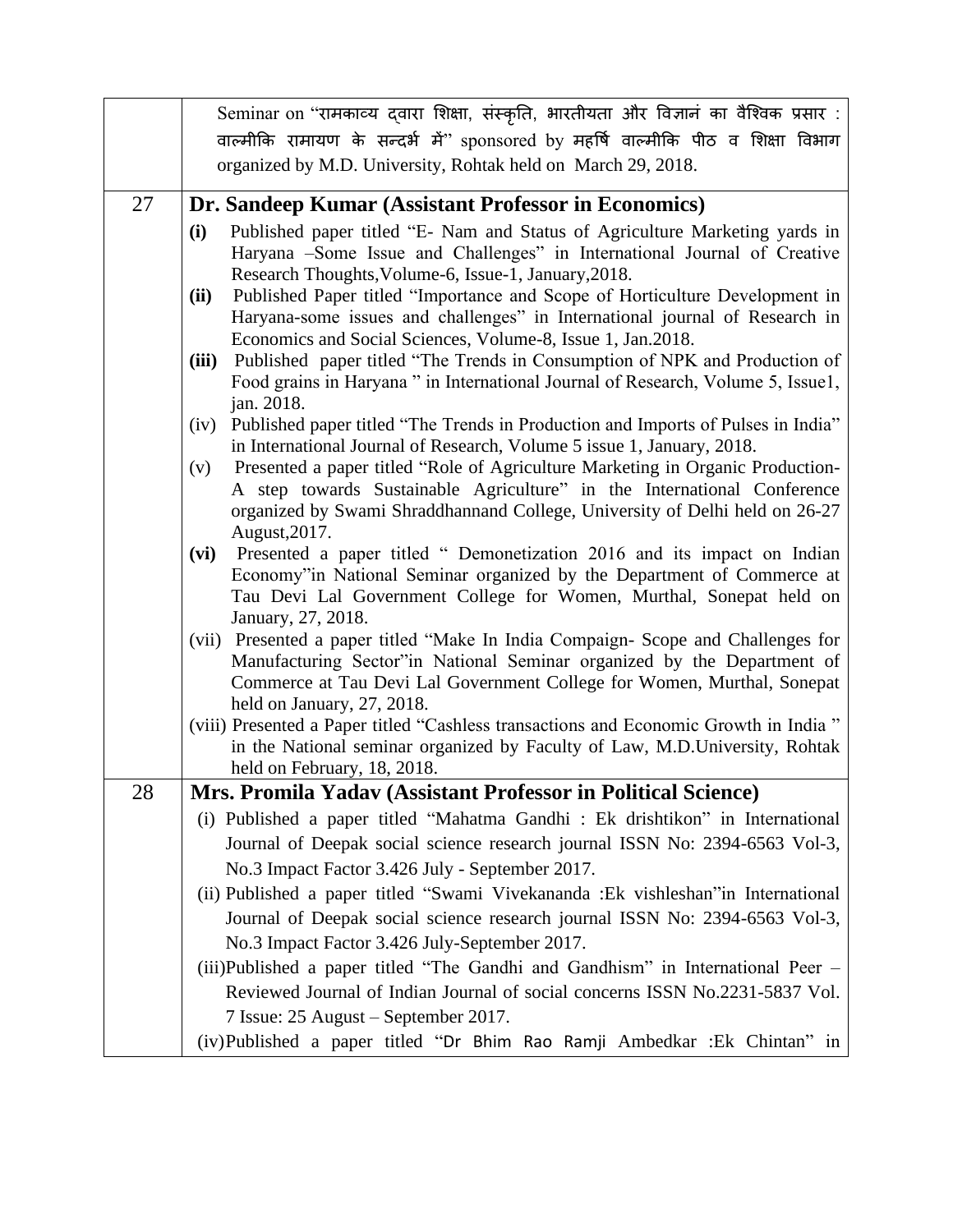|    | International Journal of AMAR: An Inter-Disciplinary Research Journal ISSN            |
|----|---------------------------------------------------------------------------------------|
|    | No. 2348-1323, Vol.3, No.3 impact factor - 3.87 July-September 2017.                  |
|    | (v) Published a paper titled "Nehru's Vision" in International Journal of Deepak      |
|    | social science research journal ISSN No: 2394-6563 Vol-3, No.4 Impact Factor          |
|    | 3.426 October 2017.                                                                   |
|    | (vi)Published a paper titled "Swami Vivekananda: shaikshnik Chintan" in               |
|    | International Journal of Deepak social science research journal ISSN No: 2394-        |
|    | 6563 Vol-3, No.4 Impact Factor 3.426 October 2017.                                    |
|    | (vii) Published a paper titled "Swami Vivekananda :Nari Chetna" in International      |
|    | Journal of Deepak social science research journal ISSN No: 2394-6563 Vol-3,           |
|    | No.3 Impact Factor 3.426 October 2017.                                                |
|    | (viii) Presented a paper titled "Women Empowerment in India: Right Laws and           |
|    | Policies" in National seminar organized by Department of History, Indira Gandhi       |
|    | University, Meerpur, Rewari (Haryana) held on March, 29, 2018.                        |
|    | Attended National workshop on "Research Mythology and curriculum reform"<br>(ix)      |
|    | organized by faculty of Earth, Environment and space science and Department of        |
|    | Education organized by Indira Gandhi University, Meerpur, Rewari held on              |
|    | March 26-27, 2018.                                                                    |
| 29 | Dr. Rajni Kumari (Assistant Professor in Political Science)                           |
|    |                                                                                       |
|    | (i) Presented a paper titled "Challenges in making India a cashless Economy: A need   |
|    | of the hour" in Interdisciplinary International Conference organized by the           |
|    | Department of Education, M.D. university, Rohtak held on September 16-17,             |
|    | 2017.                                                                                 |
|    | (ii) Presented a paper titled "Challenges in Make in India " in National Seminar      |
|    | organized by the Department of Political Science, Gaur Brahman Degree College,        |
|    | Rohtak held on March 17, 2018.                                                        |
|    | (iii) Presented a paper titled "Electronic Payment in Banking Sector in Current       |
|    | Scenario in India" in a National Conference organized by IMSAR, M.D.U.,               |
|    | Rohtak held on September 26,2017.                                                     |
| 30 | Dr. Neelam Rathee (Assistant Professor in History)                                    |
|    | Published paper titled ""स्वतन्त्रता आन्दोलन: हरियाणा की भूमिका का अध्ययन"" in<br>(i) |
|    | International journal of Research, vol 4 Issue 12: September, 2017.                   |
|    | Published book titled "Status of Women in India (Ancient, Medieval & Modern<br>(ii)   |
|    | Periods)", 2018.                                                                      |
|    | (iii) Presented a paper titled- "Role of ICT in Rural Haryana" in one day National    |
|    | Conference on the "Role of ICT in Human Development" sponsored by                     |
|    | Directorate of Higher Education Haryana, Panchkula organized by Sh. L.N. Hindu        |
|    |                                                                                       |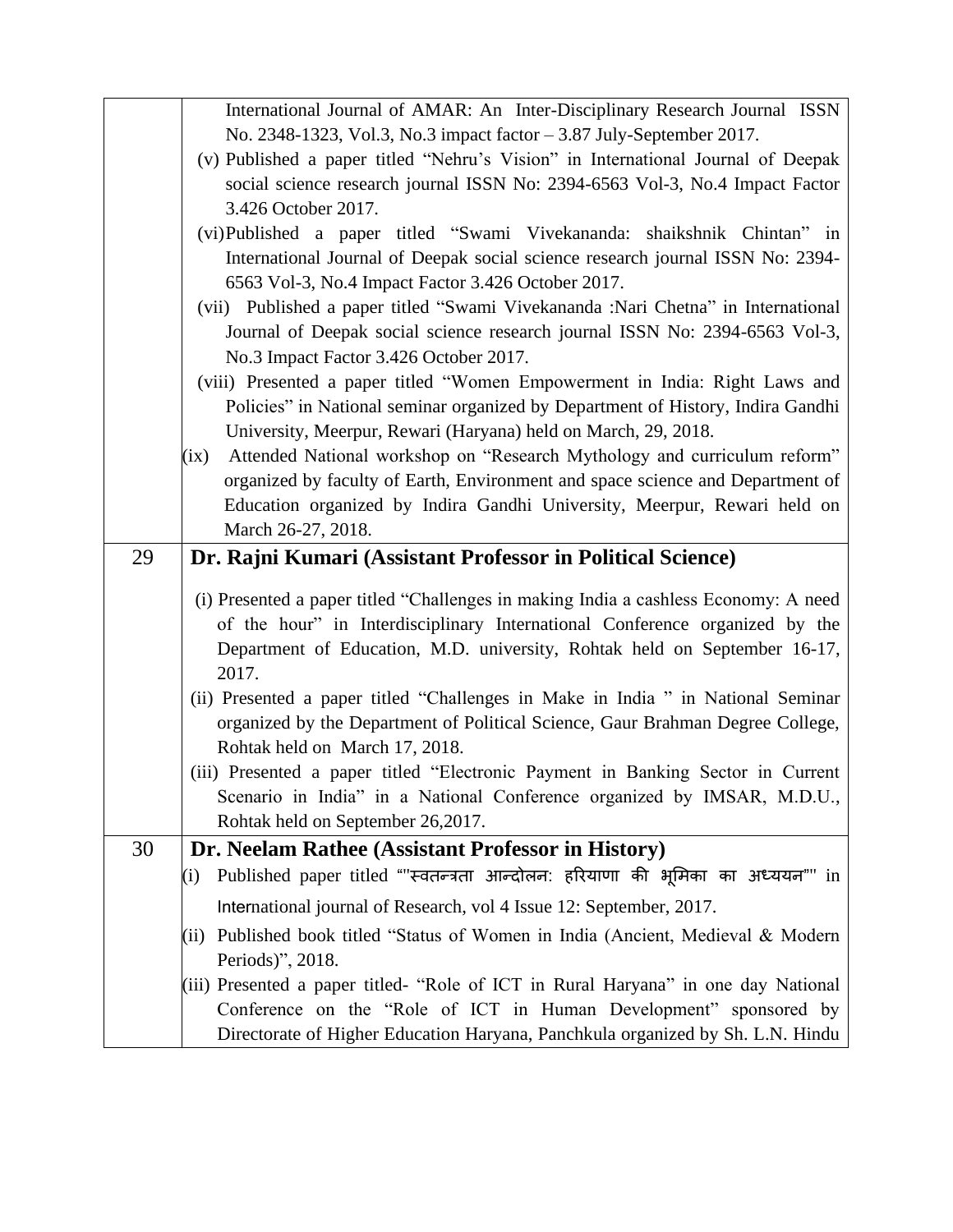|    | College, Rohtak held on March 20, 2018.                                                                                                                                                                                                                                                                                                                                                                                                                                                                                                                                                                                                                                                                                                                                                                                                                                                                                                                                                                                                                            |
|----|--------------------------------------------------------------------------------------------------------------------------------------------------------------------------------------------------------------------------------------------------------------------------------------------------------------------------------------------------------------------------------------------------------------------------------------------------------------------------------------------------------------------------------------------------------------------------------------------------------------------------------------------------------------------------------------------------------------------------------------------------------------------------------------------------------------------------------------------------------------------------------------------------------------------------------------------------------------------------------------------------------------------------------------------------------------------|
| 31 | Dr. Hardeep Singh (Assistant Profesor in History)                                                                                                                                                                                                                                                                                                                                                                                                                                                                                                                                                                                                                                                                                                                                                                                                                                                                                                                                                                                                                  |
|    | Published paper titled "कुरुक्षेत्र-समृद्ध होती प्राचीन भारतीय संस्कृति" in चिन्तन<br>(i)                                                                                                                                                                                                                                                                                                                                                                                                                                                                                                                                                                                                                                                                                                                                                                                                                                                                                                                                                                          |
|    | अंतरराष्ट्रीय रिसर्च जर्नल (ISSN: 2229-7227) Impact Factor: 2.725, Oct-Dec, 2017.                                                                                                                                                                                                                                                                                                                                                                                                                                                                                                                                                                                                                                                                                                                                                                                                                                                                                                                                                                                  |
|    | (ii) Published paper titled "महिला समाज सुधर आन्दोलन और गाँधी जी" in अंतरराष्ट्रीय                                                                                                                                                                                                                                                                                                                                                                                                                                                                                                                                                                                                                                                                                                                                                                                                                                                                                                                                                                                 |
|    | रिसर्च जर्नल (ISSN: 2348-0114) Impact Factor: 2.632, Aug-Oct, 2017.                                                                                                                                                                                                                                                                                                                                                                                                                                                                                                                                                                                                                                                                                                                                                                                                                                                                                                                                                                                                |
|    | (iii) Attended two weeks National workshop on "Capacity Building Programme for<br>Social Science Faculty Member's" organized by Deptt. of History, K.U.K. held<br>on June 5-18, 2017.                                                                                                                                                                                                                                                                                                                                                                                                                                                                                                                                                                                                                                                                                                                                                                                                                                                                              |
|    | (iv) Presented a paper titled "Role of Guilds in Economic Development of Ancient<br>India with special Reference to Kushana Period" in National Seminar on "Indian<br>Economy through the Ages" organized by Lyallpur Khalsa College for Women,<br>Jallandhar, held on Nov 13, 2017.                                                                                                                                                                                                                                                                                                                                                                                                                                                                                                                                                                                                                                                                                                                                                                               |
|    | Presented a paper titled "Gandhi as Social Reformer in 20 <sup>th</sup> Century" in National<br>(v)<br>Seminar organized by A.S. College, Khanna, Punjab held on Nov 18, 2017.                                                                                                                                                                                                                                                                                                                                                                                                                                                                                                                                                                                                                                                                                                                                                                                                                                                                                     |
| 32 | Mrs. Savita Juneja (Assistant Professor in Environmental Sciences)<br>(i) Presented a paper titled "Sustainable Development Vis a Vis Digitalization: need<br>challenges and Impact on Natural resources and ecosystem" in two days<br>Interdisciplinary International Conference on the "Role of Digitalization in<br>Sustainable Development: A Global Perspective" organized by Deptt. Of<br>Education, M.D. University, Rohtak held on September 16-17, 2017.<br>(ii) Presented a poster paper titled "Renewable Energy: The need of hour" in National<br>Conference on Sustainable Agriculture, Energy, Environment and Technology<br>(ICSAEET-2018) organized by Environment Sustainability Management Cell<br>M.D. University, Rohtak Haryana held on Feb 24-25, 2018.<br>(iii) Presented a paper titled "Role of ICT in Environment" in one day National<br>Conference on the "Role of ICT in Human Development" sponsored by<br>Directorate of Higher Education Haryana, Panchkula organized by Sh. L.N. Hindu<br>College, Rohtak held on March 20, 2018. |
| 33 | Mrs. Reena Katyal (Assistant professor in Computer Science)<br>(i) Presented a Paper titled "Internet of Everything" in National Seminar on "Future<br>innovation in Computing Technologies and Machine learning" organized by Deptt.<br>of Computer Science & Applications, M.D. University, Rohtak held on Nov 21,<br>2017.<br>(ii) Presented a Paper titled "Software testing & Reliability" in National Seminar on<br>"Future innovation in Computing Technologies and Machine learning" organized<br>by Deptt. of Computer Science & Applications, M.D. University, Rohtak held on                                                                                                                                                                                                                                                                                                                                                                                                                                                                            |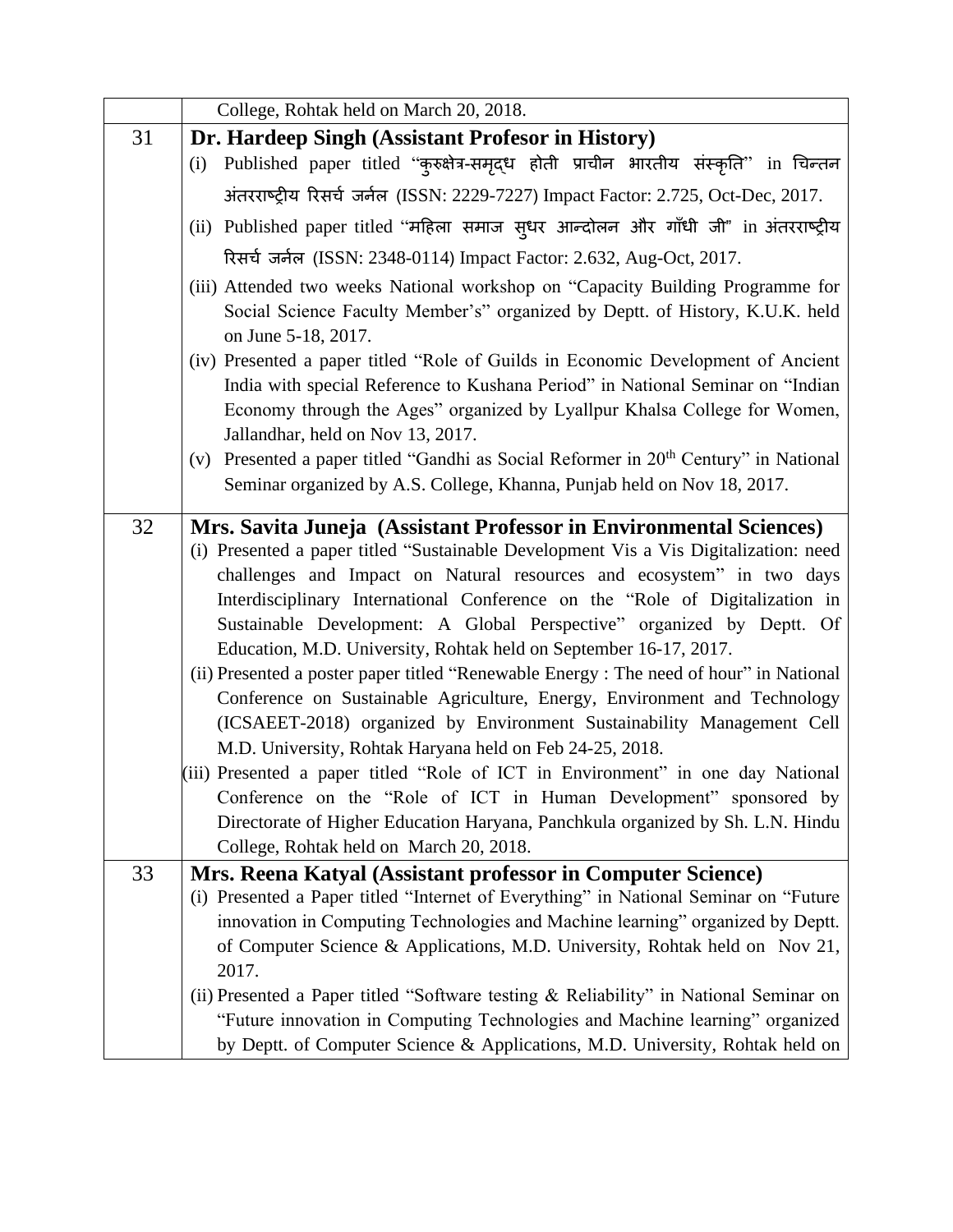|    | Nov 21, 2017.                                                                                                                                                                                                                                                                  |
|----|--------------------------------------------------------------------------------------------------------------------------------------------------------------------------------------------------------------------------------------------------------------------------------|
|    | (iii) Presented a paper titled "Impact of Demonetization on Indian Economy" in<br>National Seminar on "Changing Scenario of Indian Economy in 21 <sup>st</sup> Century"<br>sponsored by DGHE organized by Govt. P.G. College for Women, Rohtak held on<br>January 17, 2018.    |
|    | (iv) Presented a paper titled "Role of ICT in Biometrics in IOT Security" in National                                                                                                                                                                                          |
|    | Conference on "Role of ICT in Human Development" sponsored by DGHE                                                                                                                                                                                                             |
|    | organized by Sh. L. N. Hindu College, Rohtak held on March 20, 2018.                                                                                                                                                                                                           |
| 34 | Ms. Madhu Vij (Assistant professor in Computer Science                                                                                                                                                                                                                         |
|    | (i) Presented a paper titled "ICT : An Effective Tool in Human Development" in one                                                                                                                                                                                             |
|    | day National Conference on "Role of ICT in Human Development" sponsored by                                                                                                                                                                                                     |
|    | DGHE organized by Sh.L. N. Hindu College, Rohtak held on March 20, 2018.                                                                                                                                                                                                       |
| 40 | Ms. Pooja Bathla (Assistant professor in Computer Science)                                                                                                                                                                                                                     |
|    | (i) Participated in "Workshop on Cyber Security" organized by Youth Red Cross,<br>M.D. University, Rohtak held on Nov 9, 2017.                                                                                                                                                 |
| 41 | Ms. Kirti Dhingra (Assistant professor in Computer Science)                                                                                                                                                                                                                    |
|    | (i) Presented a paper titled "Role of ICT in Health Sector" in National Conference on                                                                                                                                                                                          |
|    | "Role of ICT in Human Development" sponsored by DGHE organized by Sh.L. N.                                                                                                                                                                                                     |
|    | Hindu College, Rohtak held on March 20, 2018.                                                                                                                                                                                                                                  |
| 42 | Mrs. Payal Katyal (Assistant professor in Computer Science)                                                                                                                                                                                                                    |
|    | (i) Presented a paper titled "Role of ICT in Social Media" in National Conference on                                                                                                                                                                                           |
|    | "Role of ICT in Human Development" sponsored by DGHE organized by Sh.                                                                                                                                                                                                          |
|    | L. N. Hindu College, Rohtak held on March 20, 2018.                                                                                                                                                                                                                            |
| 43 | Mrs. Riya Sharma (Assistant professor in Science)                                                                                                                                                                                                                              |
|    | (i) Presented a paper titled "Role of ICT in Science" in National Conference organized                                                                                                                                                                                         |
|    | by DGHE organized by Sh. L. N. Hindu College, Rohtak held on March 20, 2018.                                                                                                                                                                                                   |
| 44 | Ms. Kanchan (Assistant professor in Science)                                                                                                                                                                                                                                   |
|    | Presented a Paper "Quantum Cryptography : Perfect Encryption for 21st<br>(i)<br>Century" in International Journal of Movement Education and Social Science"<br>organised by JCDPG College of Education, ISSN (o): 2321-3779 ISSN (P)<br>2278-0793 held on March 27 - 28, 2018. |
|    | Presented a paper titled "ICT : A tool to Modern Science" in one day National<br>(ii)<br>Conference organized by Sh. L. N. Hindu College, Rohtak held on March 20,<br>2018.                                                                                                    |
| 45 | Ms. Mehak Ahuja (Assistant professor in Science)                                                                                                                                                                                                                               |
|    | (i) Presented a paper titled "Role of ICT in Science" in National Conference on "Role"<br>of ICT in Human Development" sponsored by DGHE organized by Sh. L. N.<br>Hindu College, Rohtak held on March 20, 2018.                                                               |